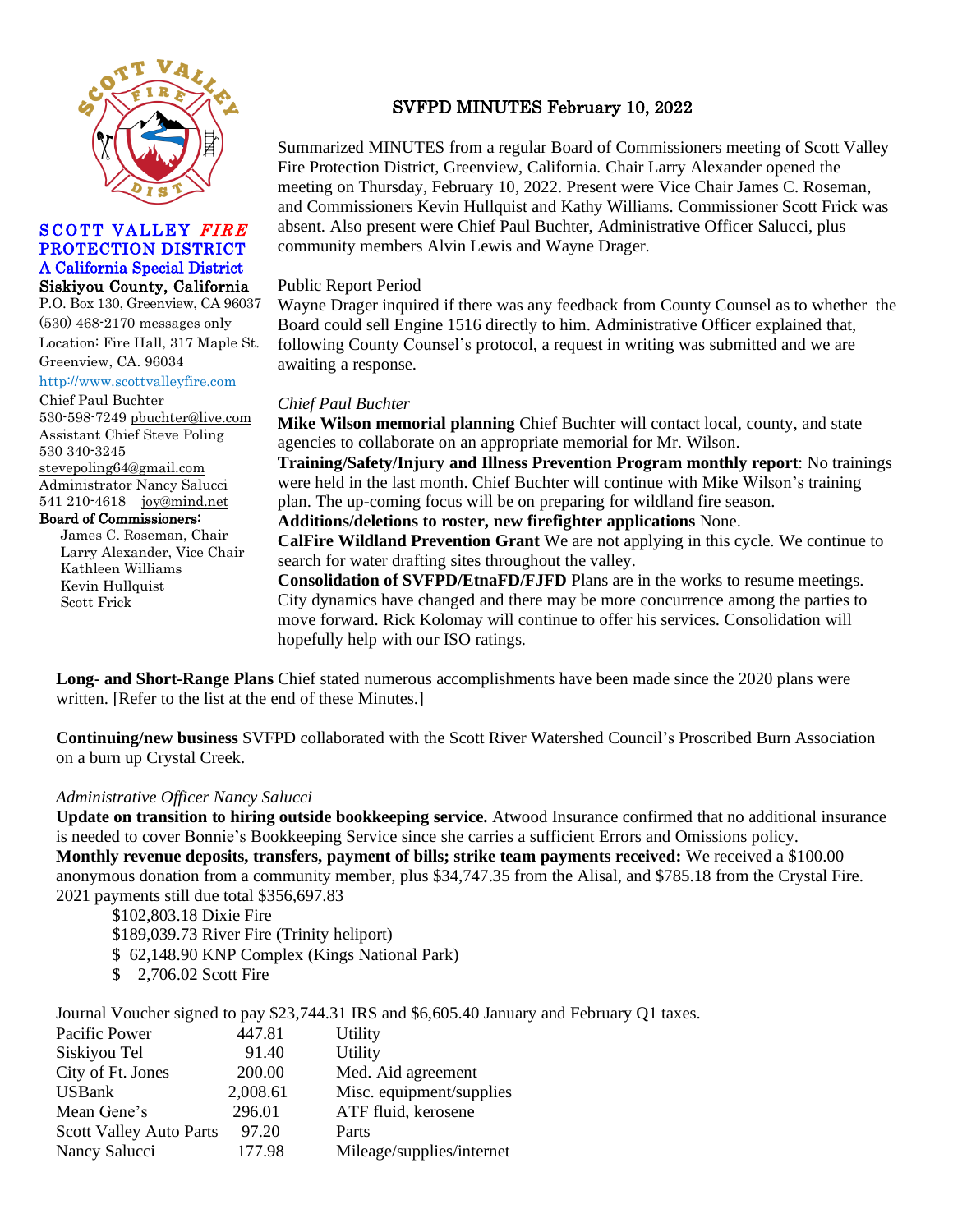### SVFPD Minutes February 10, 2022

|               |         | Motion to pay above bills Hullquist/2 <sup>nd</sup> Roseman, three ayes. Motion passed. |
|---------------|---------|-----------------------------------------------------------------------------------------|
| Paul Buchter  | 988.53  | Salary                                                                                  |
| Steve Poling  | 988.53  | Salary                                                                                  |
| Nancy Salucci | 2881.32 | Salary                                                                                  |

#### **Operations Data**

|                                        | May | June |    | July Aug | Sept | Oct | <b>Nov</b> | Dec | Jan | Feb | Mar |
|----------------------------------------|-----|------|----|----------|------|-----|------------|-----|-----|-----|-----|
| Full Strength (goal)                   | 25  | 25   | 25 | 25       | 25   | 25  | 25         | 25  | 25  |     |     |
| Active firefighters on roster          | 18  | 20   | 20 | 18       | 24   | 24  | 22         | 22  | 20  |     |     |
| Inactive firefighters                  |     |      |    |          |      |     |            |     |     |     |     |
| Firefighters removed from roster       |     |      |    |          |      |     |            |     |     |     |     |
| New applications received              |     |      |    |          |      |     |            |     |     |     |     |
| Applications pending                   |     |      |    |          |      |     |            |     |     |     |     |
| Attended 1st Tuesday drill             | 12  | 12   | O  | 10       |      |     | 14         |     |     |     |     |
| Attended 2 <sup>nd</sup> Tuesday drill | 21  | 12   |    |          |      | 11  |            |     |     |     |     |
| <b>Station Staffing: Greenview</b>     |     |      |    |          |      |     |            |     |     |     |     |
| <b>French Creek</b>                    |     |      |    |          |      |     |            |     |     |     |     |
| Callahan                               |     |      |    |          |      |     |            |     |     |     |     |
| <b>Moffett Creek</b>                   |     |      |    |          |      |     |            |     | 9   |     |     |

### **January 2022 totals per Cal-Fire dispatch records**

| Vegetation | Vehicle  | Structure | Other | Medicals | Haz  | Public  | Others | $\tau_{\text{otai}}$ |
|------------|----------|-----------|-------|----------|------|---------|--------|----------------------|
| Fires      | Accident | tires     | tires |          | Mats | Assists |        |                      |
|            |          |           |       | oc<br>ZU |      |         |        |                      |

### **BOARD REPORTS**

#### *Larry Alexander, Chair*

**Election of Board Officers** The positions for Chair and Vice Chair were nominated and approved as follows: James C. Roseman to fill the position of Chair: Motion Hullquist/2<sup>nd</sup> Williams, three ayes, passed; Larry Alexander to fill the position of Vice Chair: Motion Williams/2nd Hullquist, three ayes, passed.

**Approval of minutes**. Motion to approve the January 2022 minutes: Hullquist/2nd Roseman, all ayes, passed. **Continuing/new business** Chair Alexander mentioned fire season is underway in Southern California.

**Oral communication; correspondence; continuing/new business** Nothing to report.

*James C. Roseman, Vice Chair, (Personnel Liaison)*

Policy 2010.50 was approved in the January 2022 meeting.

## **POLICY TITLE: Employee Status**

#### **POLICY NUMBER: 2010**

**2010.10** A "part-time" employee is one who is hired to work within any job classification, but whose position is not full-time in nature. This policy shall apply to the Chief, Assistant Chief, and the Administrative Officer.

**2010.20** The Chiefs may be compensated as determined by the Board of Commissioners.

**2010.30** (Revised 2/11/10)The Administrative Officer shall be paid a salary as determined by the Board of Commissioners. **2010.40** The Chiefs and the Administrative Officer shall be eligible for compensation changes when deemed appropriate by the Board of Commissioners and/or in conjunction with the annual performance evaluation (see Policy Number 2170).

**2010.50** Employment at the Scott Valley Fire Protection District is at will. This means that employment may be terminated for any or no reason, with or without cause or notice, at any time by the employee or SVFPD.

Because SVFPD is funded primarily by tax dollars, grants, and mutual aid reimbursements, the working capital revenue varies from year to year and therefore is not sustainable as such. In the event of a loss in revenue, it may become necessary to reduce an employee's compensation and or work hours as the available funding dictates. Subject to funding, compensation will be returned to the "normal" level when finances allow.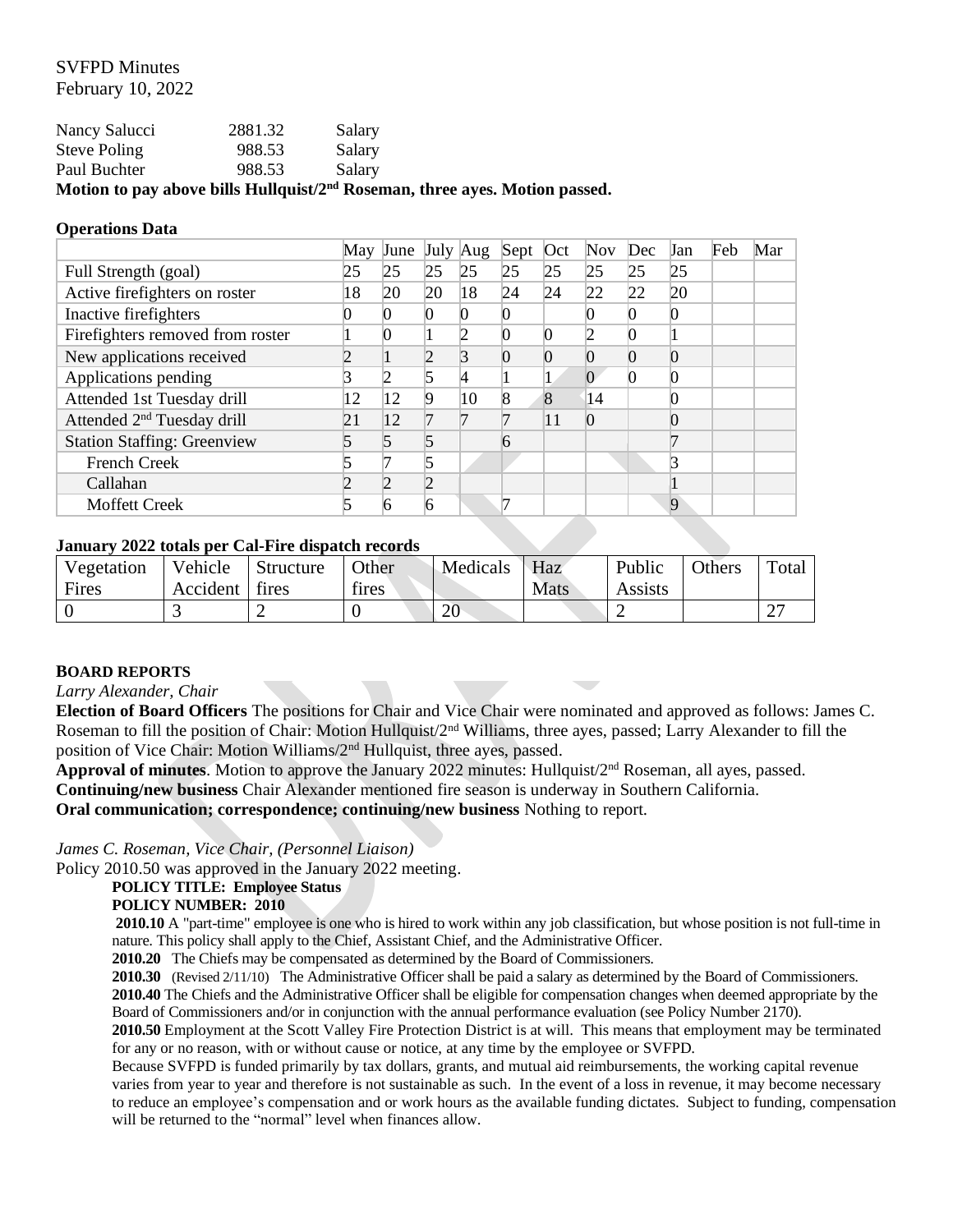### SVFPD Minutes February 10, 2022

**Annual evaluations for all firefighting personnel** Operations Officers will conduct annual evaluations of firefighting personnel in accordance with current policies.

**POLICY TITLE: Performance Evaluation**

### **POLICY NUMBER: 2170 (revised 7/8/98)**

**2170.10** This policy shall apply to all personnel.

**2170.20** The Chairperson or his/her designated representative shall conduct a scheduled performance review of the Chief and the Administrative Officer. The Chief will evaluate the Assistant Chief, and the Chief and Assistant Chiefs will evaluate the Captains, Engineers, and Firefighters. Captains will evaluate Firefighters.

**2170.30** Performance evaluations shall be in writing on forms prescribed by the Chief and/or Chairperson. Said evaluations shall provide recognition for effective performance and identify areas that need improvement.

**2170.40** The performance evaluation shall be signed by the evaluator and shall be discussed with the personnel.

**2170.50** Unscheduled performance evaluations of members may be made at the discretion of the Chairperson or his/her designated representative or the Chief.

**Minimum staffing** A discussion opened about establishing a policy or guidelines concerning minimum staffing. The

minimum staffing proposal was continued.

### *Kevin Hullquist*

**Continuing/New business** Nothing to report.

### *Kathy Williams*

**Scott River Station** Pam and Dave Merchant are interested in granting access to two acres of their land for placement of a SVF station on their property at Scott River Road and Tyler Gulch. The Merchant's were to our March meeting to discuss details.

**Dalmatians Report** No report this month. **Continuing/New business** Nothing to report.

*Scott Frick (Fiscal Oversight) ABSENT* **Continuing/New business** 

Motion to Adjourn Hullquist/ 2<sup>nd</sup> Williams. All ayes, passed.

Date \_\_\_\_\_\_\_\_\_\_\_\_\_\_\_\_\_\_\_\_\_\_\_\_\_\_\_\_\_

\_\_\_\_\_\_\_\_\_\_\_\_\_\_\_\_\_\_\_\_\_\_\_\_\_\_\_\_\_\_\_\_\_ \_\_\_\_\_\_\_\_\_\_\_\_\_\_\_\_\_\_\_\_\_\_\_\_\_\_\_\_\_\_\_\_\_ Chair Administrative Officer

[See below for Long and Short Range Plans]